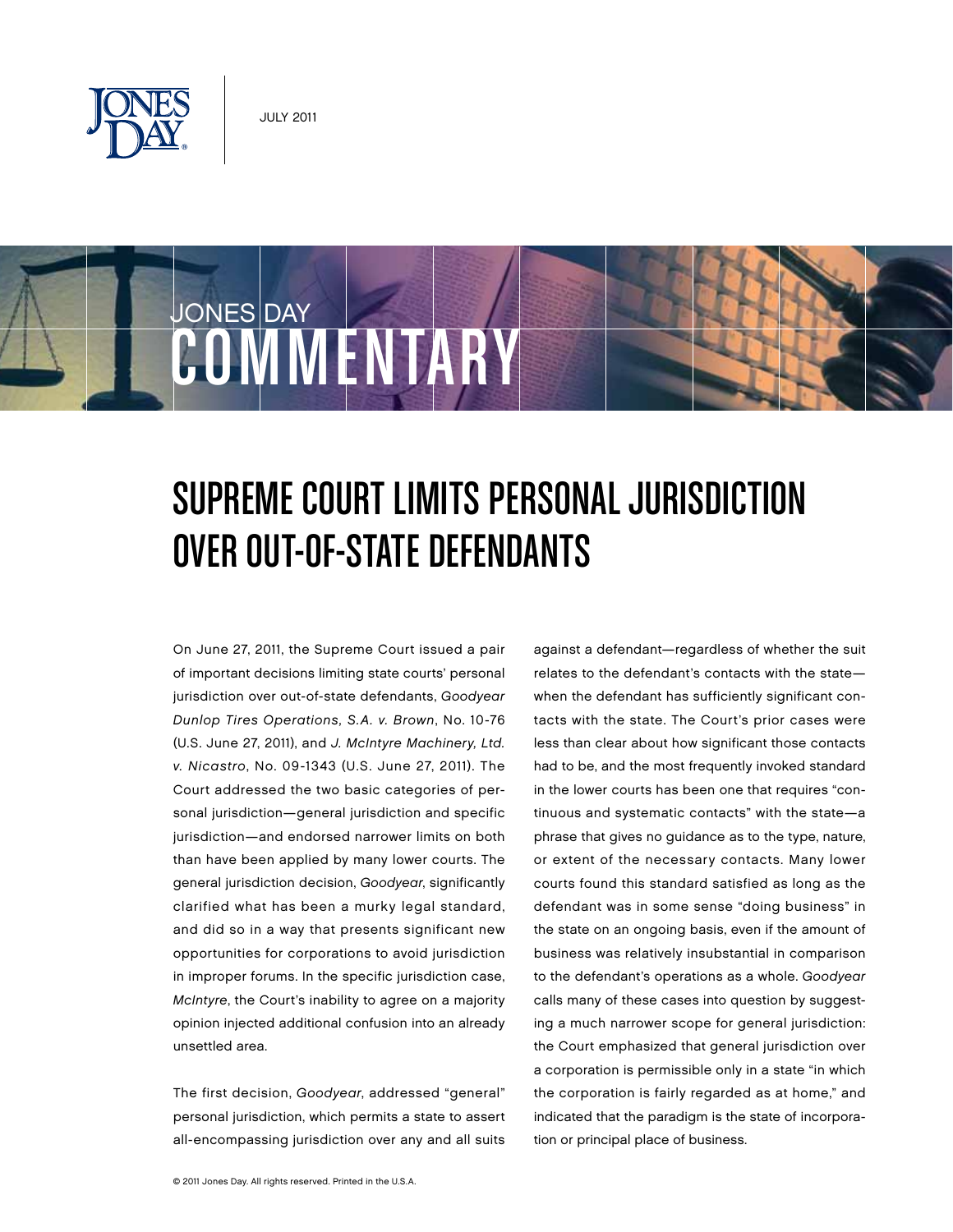In Goodyear, North Carolina teenagers were killed in a bus accident while traveling in France. Their parents brought a wrongful-death suit in North Carolina state court against, among others, three overseas Goodyear affiliates, including the one who had manufactured the bus's tires. Those affiliates manufactured and distributed tires primarily for Europe and Asia, and the tire at issue had never been distributed in North Carolina. Nevertheless, the North Carolina Court of Appeals exercised general jurisdiction over the Goodyear affiliates on the ground that a relatively small but continuous flow of other tires they made or distributed had reached North Carolina through the "stream of commerce"—i.e., they had been sold to other entities, which in turn distributed them in North Carolina.

Jones Day represented the Goodyear affiliates, who were the petitioners in the Supreme Court. That Court reversed, in a unanimous opinion by Justice Ginsburg that defined general jurisdiction in terms significantly narrower than the version that has been applied in many lower courts. The Court emphasized in three separate places that general jurisdiction was reserved for a state in which the defendant was at "home," including a key passage suggesting that the relevant state for a corporation should be "equivalent" to the state of domicile for an individual: "For an individual, the paradigm forum for the exercise of general jurisdiction is the individual's domicile; for a corporation, it is an equivalent place, one in which the corporation is fairly regarded as at home." Giving further content to this notion, the Court cited an academic article "identifying domicile, place of incorporation, and principal place of business as 'paradigm' bases for the exercise of general jurisdiction," and referred to Perkins v. Benguet Consol. Mining Co., 342 U. S. 437 (1952)—a case in which the corporation had its principal place of business in the state—as the "textbook" case for general jurisdiction.

The Court thus rejected the state court's "stream of commerce" theory for general jurisdiction, noting with disapproval that the lower court's "sprawling view" would allow "any substantial manufacturer or seller of goods [to] be amenable to suit, on any claim for relief, wherever its products are distributed." And the Court expressly rejected the notion that mere sales of a corporation's products could support general jurisdiction, stating flatly that "even

regularly occurring sales of a product in a State do not justify the exercise of jurisdiction over a claim unrelated to those sales."

Although Goodyear does not expressly criticize any lower court cases other than the North Carolina decision under review, the Court's definition of general jurisdiction as reserved for "home" states unmistakably calls into question the more expansive notions of general jurisdiction that have been applied in many lower courts. It remains to be seen whether the lower courts will fully effectuate Goodyear's suggestion that general jurisdiction should be limited to a corporation's state of incorporation or principal place of business. And it is likewise an open question whether registering to do business in a state (and appointing an agent for service of process) will be treated as a valid consent to general jurisdiction—a question on which there is a split of lower court authority. But, at a minimum, Goodyear presents significant new obstacles to forum-shopping plaintiffs and significant new opportunities for defendants to resist jurisdiction in circumstances where that would not have been viable under prior law.

The second decision, McIntyre, addressed "specific" personal jurisdiction, which applies when the suit arises from or relates to the defendant's contacts with the state. In particular, McIntyre dealt with the "stream of commerce" variant of specific jurisdiction, in which a manufacturer has no direct contact with the forum state, but its products are sold there by a third party distributor and cause injury in the state. In an earlier decision, Asahi Metal Industry Co. v. Superior Court of Cal., Solano Cty., 480 U. S. 102 (1987), the Court split evenly over the circumstances in which such an out-of-state manufacturer could be sued in the state where its products caused injury. After more than two decades without revisiting the issue, the Court appeared poised, in McIntyre, to resolve the disagreement in Asahi. In a sharply divided opinion, however, the Court failed to do so. Instead, what emerged was a narrow holding—that specific jurisdiction does not exist over a manufacturer when the distributor has made only a single sale in the state, even if that sale leads to an in-state injury involving the manufacturer's product. The Court left all other questions open, deepening the confusion in an already confused area.